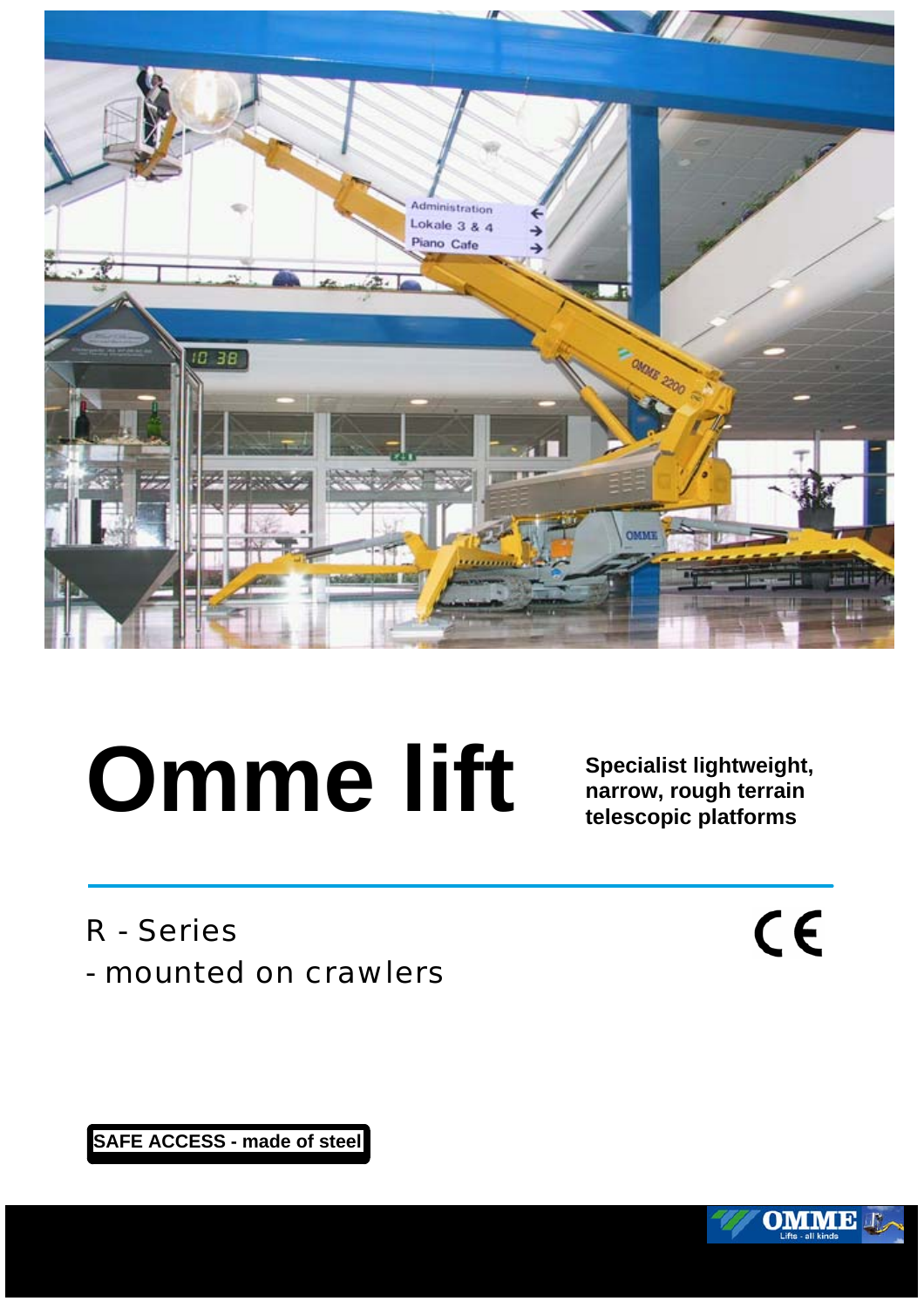Type RD and RBD are identical apart from the power sources. Standard features include hydraulic stabilizers, proportional controls and turnable basket.

Type RD is powered by a diesel engine and is especially suited for outdoor use.

Type RBD is a battery/diesel bi-energy unit. This type is therefore suited for both indoor and outdoor use.

The specially designed high and broad profiles of the steel booms allow greater outreach whilst maintaining a high degree of stability and rigidity.

All guards are manufactured of robust aluminium and steel plates.



The basket mounting forms a "fly" boom on the end of the outer telescope which increases the up and over outreach considerably.





The long jib significantly enhances the up and over facility and adds approx. 1.40 m to the working height.

The crawler platforms are well suited for cleaning and genearal maintenance in narrow places or high atriums.

All control boxes are fitted with emergency stops.

Battery power is used for indoor operation to avoid fume and noise pollution.

To increase the battery capacity even further, the RBD-lifts can be fitted with a 230V mains transformer which can provide almost continuous battery operation.

The battery pack allows substantially more drive power than standard 230V mains. The gradeability on battery power is no less than up to 30% (16.7°).



The 1250 cm² stabilizer pads reduce the point loading to maximum 25kN. The sliding hinged pads with PVCplates avoid surface scratching during set up.



A transport width of only 1.10 m and a height of less than 2 m allow entry through most doorways and arches.



The average force from the tracks is down to only 27 N/cm². The low force and the non-marking belts give optimal protection of the surface.



The compact dimensions allow access in narrow and awkward areas.

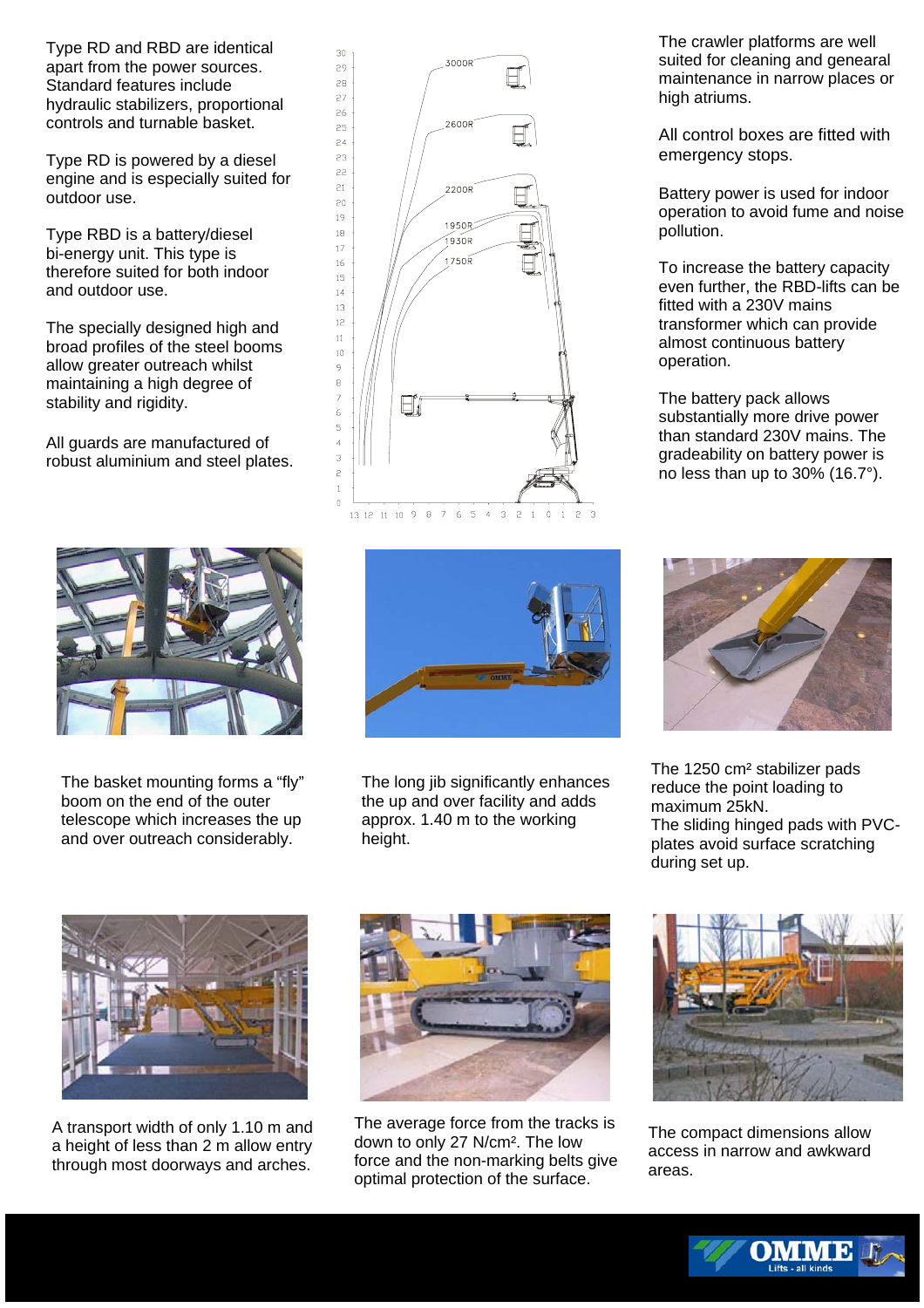

The telescopic boom enables the required working height to be achieved quickly and safely.



The combination of an articulating riser and a telescopic boom gives easy access up and over obstacles.



A gradeability up to 40% (21.8°) and a transport width of only 1.10 m reflect a high degree of manoeuvrability and user friendliness.



Optionally the lifts can be supplied with adjustable track width, hydraulically retractable from 1.50 m to 1.10 m.



The specially designed stabilizers provide quick and easy set up on slopes of up to 40% (21.8°).



The tilt alarm sounds before the maximum incline is reached. Place the stabilizers in the wide position if there are any doubts regarding the gradeability.



The operational width can be reduced by adjusting the stabilizer spread according to the required working envelope.